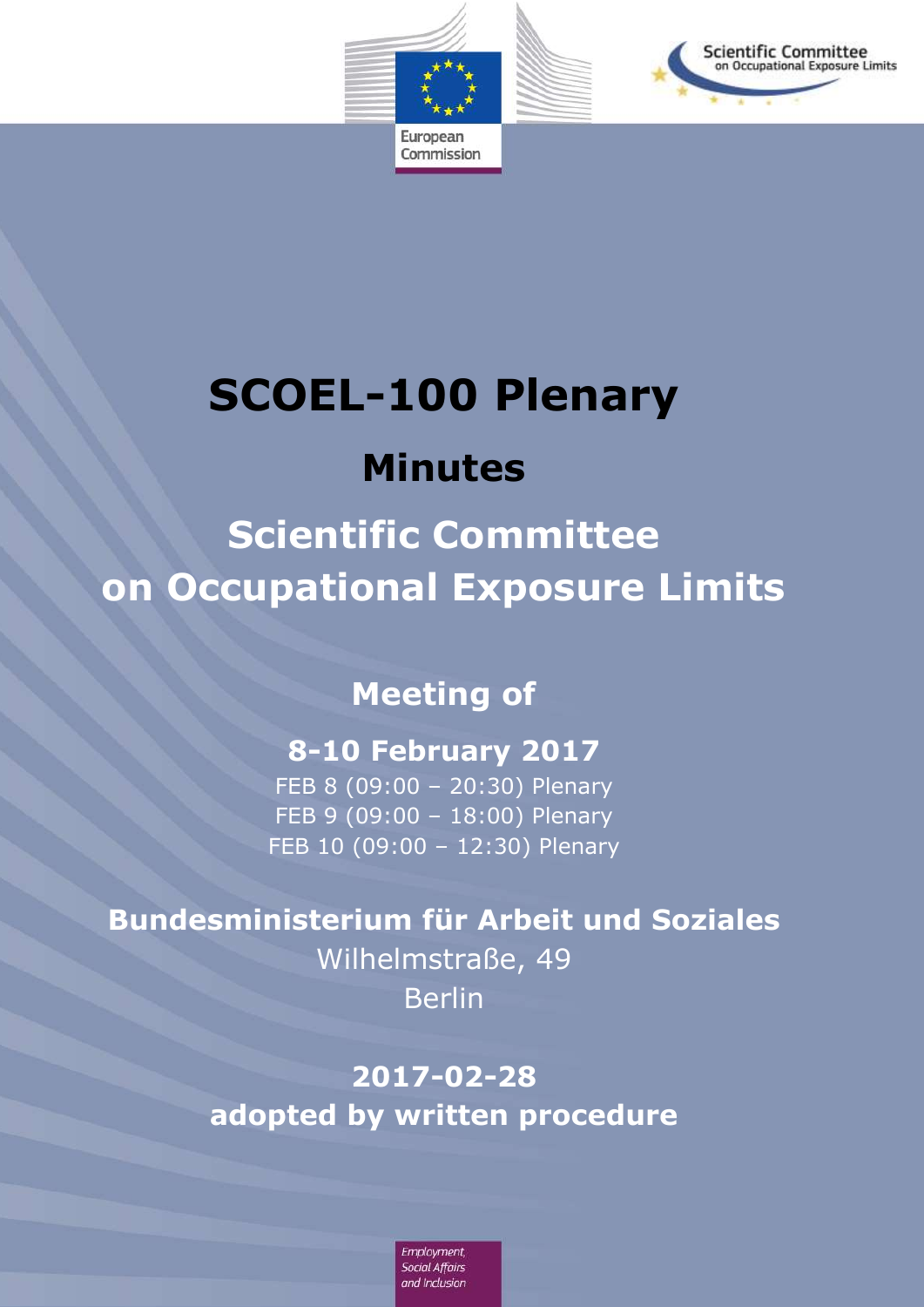

|     | <b>AGENDA POINTS</b>                                                                                                                                                                                                                                               | <b>RELATED</b><br><b>DOCUMENTS</b>                               |
|-----|--------------------------------------------------------------------------------------------------------------------------------------------------------------------------------------------------------------------------------------------------------------------|------------------------------------------------------------------|
|     | Wednesday, February 8th                                                                                                                                                                                                                                            |                                                                  |
|     | Board Meeting $09:00 - 10:30$ board meeting room<br>Closed session<br>A board meeting was held to go through the topics on the agenda.                                                                                                                             | all                                                              |
|     | Meeting of the working groups (conference room 1)<br>09:00 -10:30 preparatory work<br>The members prepared for discussion of the topics on the agenda.                                                                                                             | all                                                              |
| 1.  | Plenary meeting - $10:45 - 20:30$                                                                                                                                                                                                                                  |                                                                  |
|     | Lunch 12:30 - 13:30                                                                                                                                                                                                                                                |                                                                  |
| 1.1 | Adoption of the agenda<br>The agenda was adopted.                                                                                                                                                                                                                  | <b>SCOEL Plenary</b><br>meeting draft<br>agenda February<br>2017 |
| 1.2 | <b>Welcome and introduction</b><br>European Commission, DG Employment B.3 Health and Safety welcomed<br>the participants to the meeting and thanked warmly the<br>Bundesministerium BMAS for hosting the 100 <sup>th</sup> plenary meeting.                        |                                                                  |
| 1.3 | Tour de table (all). A tour de table was made.                                                                                                                                                                                                                     |                                                                  |
| 1.4 | Conflicts of interest - Declaration of Interest<br>No specific Declaration of Interest were added by any participant<br>regarding items on the agenda for this meeting or in general.                                                                              |                                                                  |
| 1.5 | Ongoing work items and responsibilities assigned<br>Recap on the status quo, revisions as necessary<br>The updated table on items delivered was discussed at the end of the<br>meeting including the table of released documents, OPINions and<br>RECommendations. | See list below                                                   |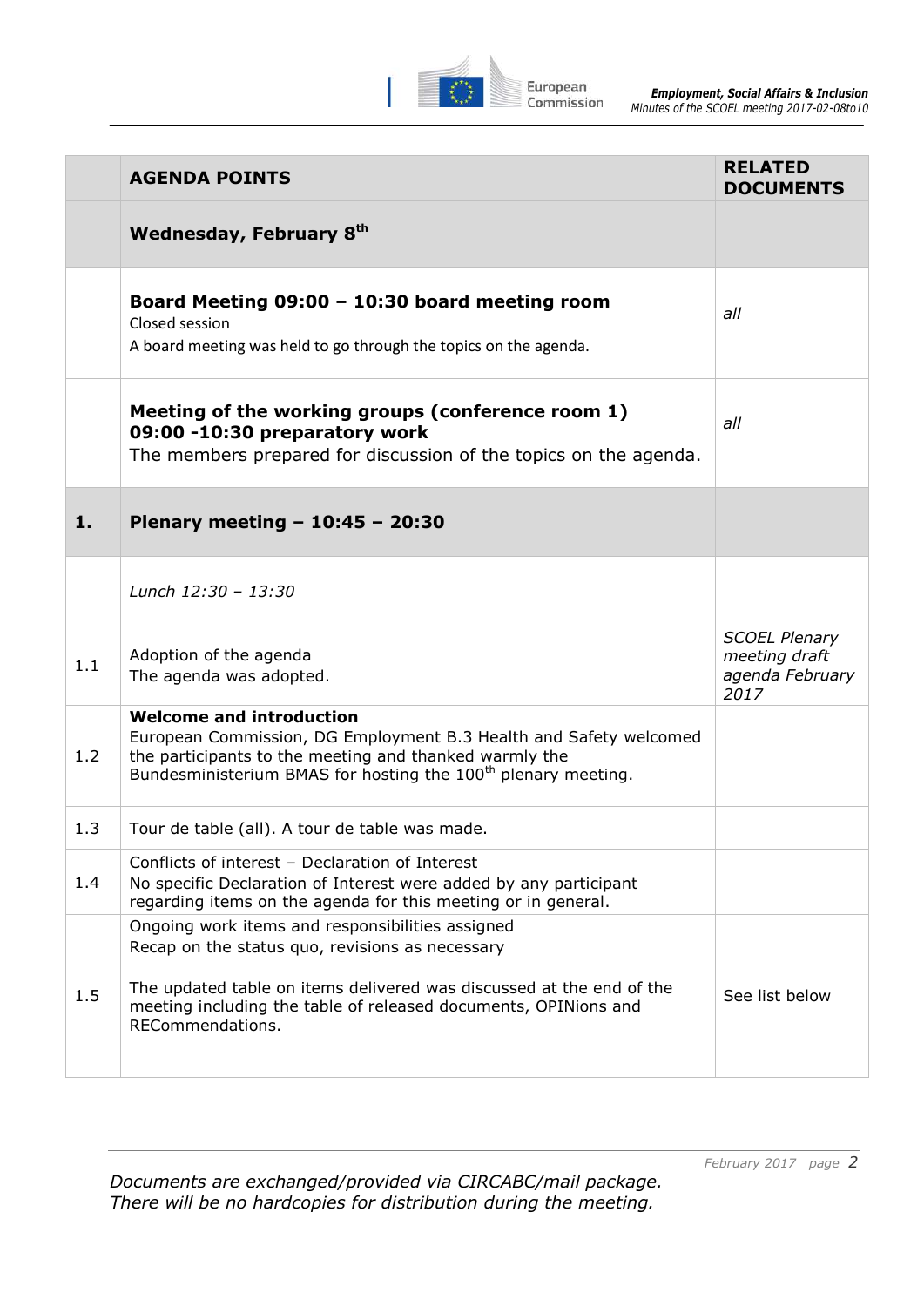

#### *Chemicals*

| Name of the chemical agent | International harmonized<br>stage code | Recommendation<br>number |
|----------------------------|----------------------------------------|--------------------------|
| 2-Nitropropane             | 50.60                                  | 300                      |

The European Commission requested the SCOEL to produce a Recommendation on occupational exposure limit value(s) (OELs) and/or a scientific Opinion in accordance with Commission Decision 2014/113/EU for 2-Nitropropane. This mandate has been issued on 2015-12-14 and the deadline was 2016-12-31. The public consultation ended on 30<sup>th</sup> November 2016. All the comments were consolidated together with a draft reply letter.

A number of editorial comments were made and accepted for uptake. The final REC was adopted without dissenting views with the new stage code being now 50.60 for publication. The full set of received documents during public consultation will be distributed to all members. Any addition to the draft reply letter shall be made within 14 days. The reply letter shall be finalised and released after that period.

| Name of the chemical agent   | International harmonized<br>stage code | Recommendation<br>number |
|------------------------------|----------------------------------------|--------------------------|
| o-Toluidine, 2-methylaniline | 50.60                                  | 301                      |

The European Commission requested the SCOEL to produce a Recommendation on occupational exposure limit value(s) (OELs) and/or a scientific Opinion in accordance with Commission Decision 2014/113/EU for o-Toluidine, 2-methylaniline. This mandate has been issued on 2015-12-14 and the deadline was 2016-09-30.

The public consultation ended on  $30<sup>th</sup>$  November 2016. All the comments were consolidated together with a draft reply letter.

A number of editorial comments were made and accepted for uptake including the allometric scaling factors. The final REC was adopted without dissenting views with the new stage code being 50.60 for publication. The full set of received documents during public consultation will be distributed to all members. Any addition to the draft reply letter shall be made within 14 days. The reply letter shall be finalised and released after that period.

| Name of the chemical agent | International harmonized<br>stage code | Recommendation<br>number |
|----------------------------|----------------------------------------|--------------------------|
| Beryllium                  | 50.60                                  | 175                      |

The European Commission requested the SCOEL to produce a Recommendation on occupational exposure limit value(s) (OELs) and/or a scientific Opinion in accordance

*February 2017 page 3*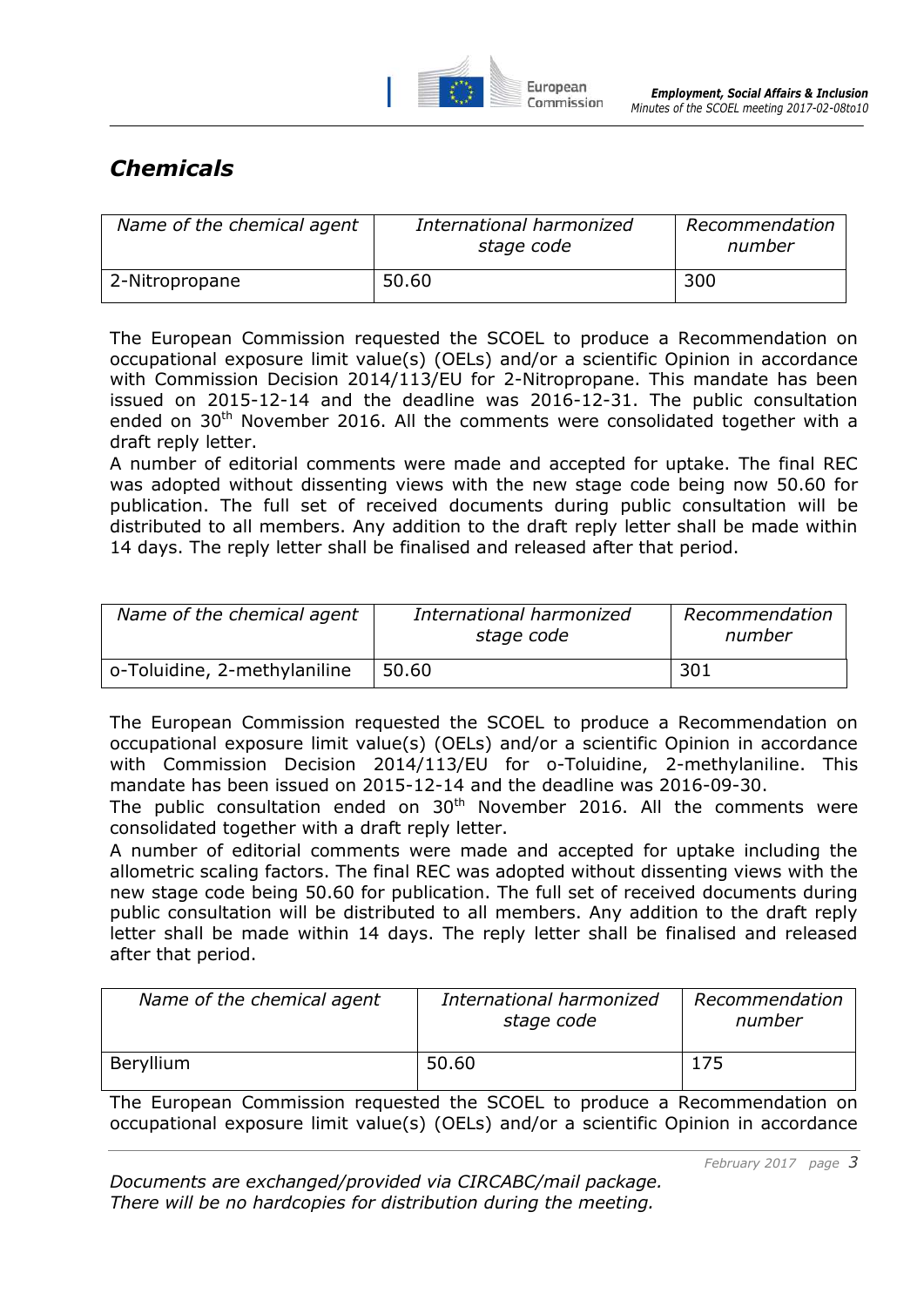

with Commission Decision 2014/113/EU for Beryllium. This mandate has been issued on 2015-12-14 and the deadline was 2016-12-31. The public consultation of the document ended on 30th November 2016. All the comments and additional information were considered and consolidated together with a draft reply letter.

A number of further editorial comments were made and accepted for uptake during the present meeting. The final REC was adopted without dissenting views with the new stage code being 50.60 for publication. The full set of received documents during public consultation will be distributed to all members. Any addition to the draft reply letter shall be made within 14 days. The reply letter shall be finalised and released after that period.

| Name of the chemical agent |     |           | International harmonized<br>stage code | Recommendation<br>number |     |
|----------------------------|-----|-----------|----------------------------------------|--------------------------|-----|
| Cadmium<br>compounds       | and | inorganic | 50.60                                  | 136,<br><b>OPIN-336</b>  | now |

The European Commission requested the SCOEL to produce a Recommendation on occupational exposure limit value(s) (OELs) and/or a scientific Opinion in accordance with Commission Decision 2014/113/EU for Cadmium and inorganic compounds. This mandate has been issued on 2016-12-12 and the deadline is 2017-02-28.

The REC-136 was updated, but was not adopted in the presented form by the members during the plenary. The predominant issue was that the set of OELs including the TWA and the BLV would require to be implemented together in order to serve the needs for protection of workers at the workplace. It was otherwise accepted that the airborne value(s) would be adjusted by a correspondingly appropriate additional uncertainty factor of minimum four as justified scientifically and in detail in the OPIN document.

SCOEL accepted this document now called OPIN-336. In its edited version it describes the needs in addition to the updated analysis as presented in the document REC-136 draft during this meeting SCOEL-100.

| Name of the chemical agent | International harmonized<br>stage code | Recommendation<br>number |
|----------------------------|----------------------------------------|--------------------------|
| Trimethylamine             | 50.60                                  | 179                      |

The European Commission requested the SCOEL to produce a Recommendation on occupational exposure limit value(s) (OELs) and/or a scientific Opinion in accordance with Commission Decision 2014/113/EU for Trimethylamine. This mandate has been issued on 2015-12-14 and the deadline was 2016-12-31.

The public consultation ended on  $30<sup>th</sup>$  November 2016. All the comments were consolidated together with a draft reply letter.

*February 2017 page 4*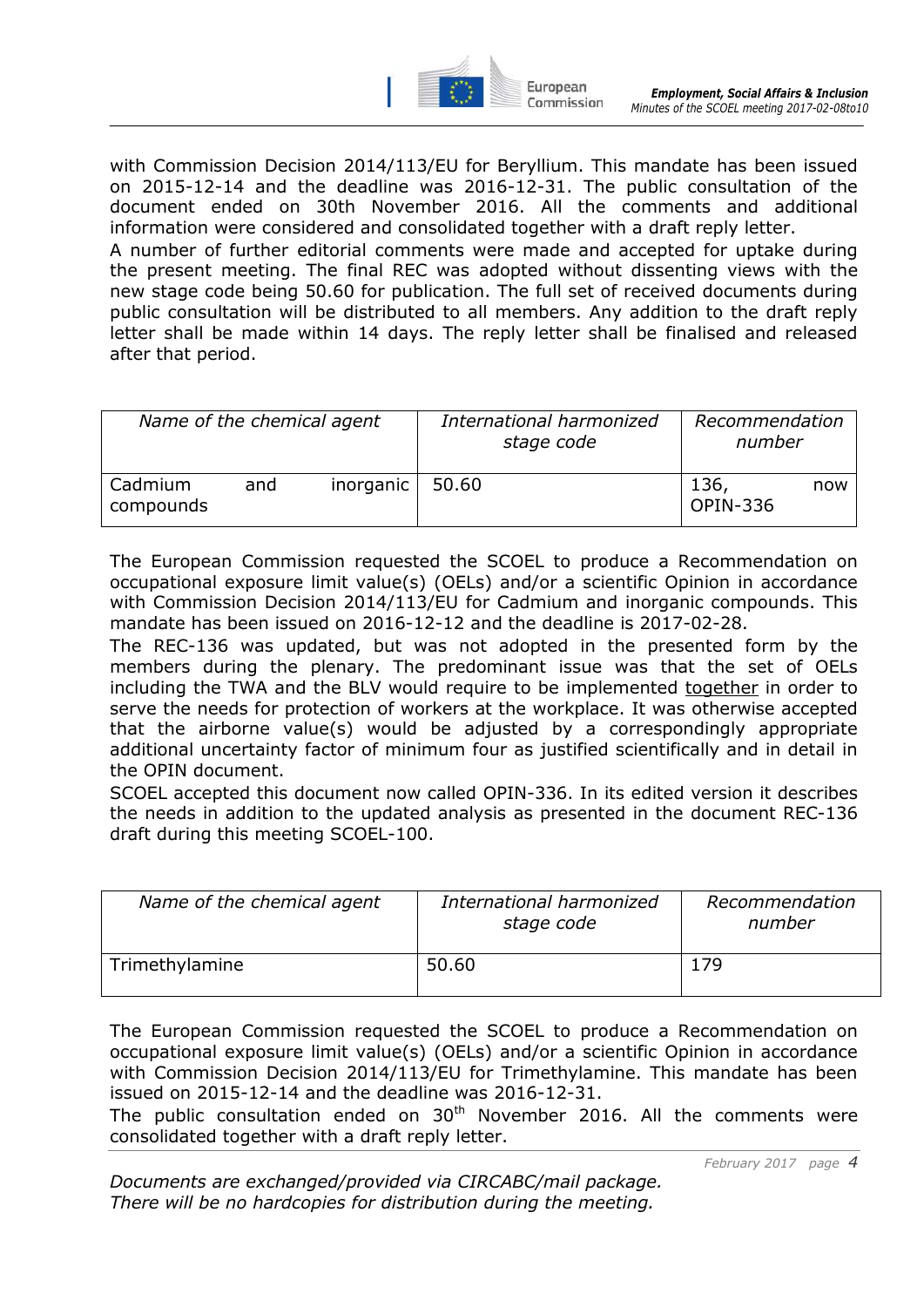

A number of editorial comments were made and accepted for uptake. The final REC was adopted without dissenting views with the new stage code being 50.60 for publication. The full set of received documents during public consultation will be distributed to all members. Any addition to the draft reply letter shall be made within 14 days. The reply letter shall be finalised and released after that period.

| Name of the chemical agent | International harmonized<br>stage code | Recommendation<br>number |
|----------------------------|----------------------------------------|--------------------------|
| Chromium(VI) compounds     | 40.60                                  | 386                      |

The European Commission requested the SCOEL to produce a Recommendation on occupational exposure limit value(s) (OELs) and/or a scientific Opinion in accordance with Commission Decision 2014/113/EU for Chromium (VI) compounds. This mandate has been issued on 2015-12-12 and extended 2016-12 with the deadline of 2017-02-28.

A number of further editorial comments were made during the meeting and accepted for uptake. The editing shall be finalised by February 28 at the latest. The REC is accepted including the recommended notation(s) and the presented and discussed risk numbers without any dissenting views. The document is accepted for entering public consultation after editing, the new stage code is 40.60.

| Name of the chemical agent                | International harmonized<br>stage code | Recommendation<br>number |
|-------------------------------------------|----------------------------------------|--------------------------|
| PAH mixtures containing<br>Benzo-a-pyrene | 60.60                                  | 404                      |

The European Commission requested the SCOEL to produce a Recommendation on occupational exposure limit value(s) (OELs) and/or a scientific Opinion in accordance with Commission Decision 2014/113/EU for PAH mixtures containing Benzo-a-pyrene. This mandate has been issued on 2015-12-14 and the deadline was 2016-12-31.The document was finalised and adoption by SCOEL December 2016 was reconfirmed, stage code 50.60 and 60.60 after publication and release. The full set of received documents during public consultation will be distributed to all members. Any addition to the draft reply letter shall be made within 14 days. The reply letter shall be finalised and released after that period.

| Name of the chemical agent | International harmonized<br>stage code | Recommendation<br>number |
|----------------------------|----------------------------------------|--------------------------|
| 1,2-Dichloroethane         | 60.60                                  | 302                      |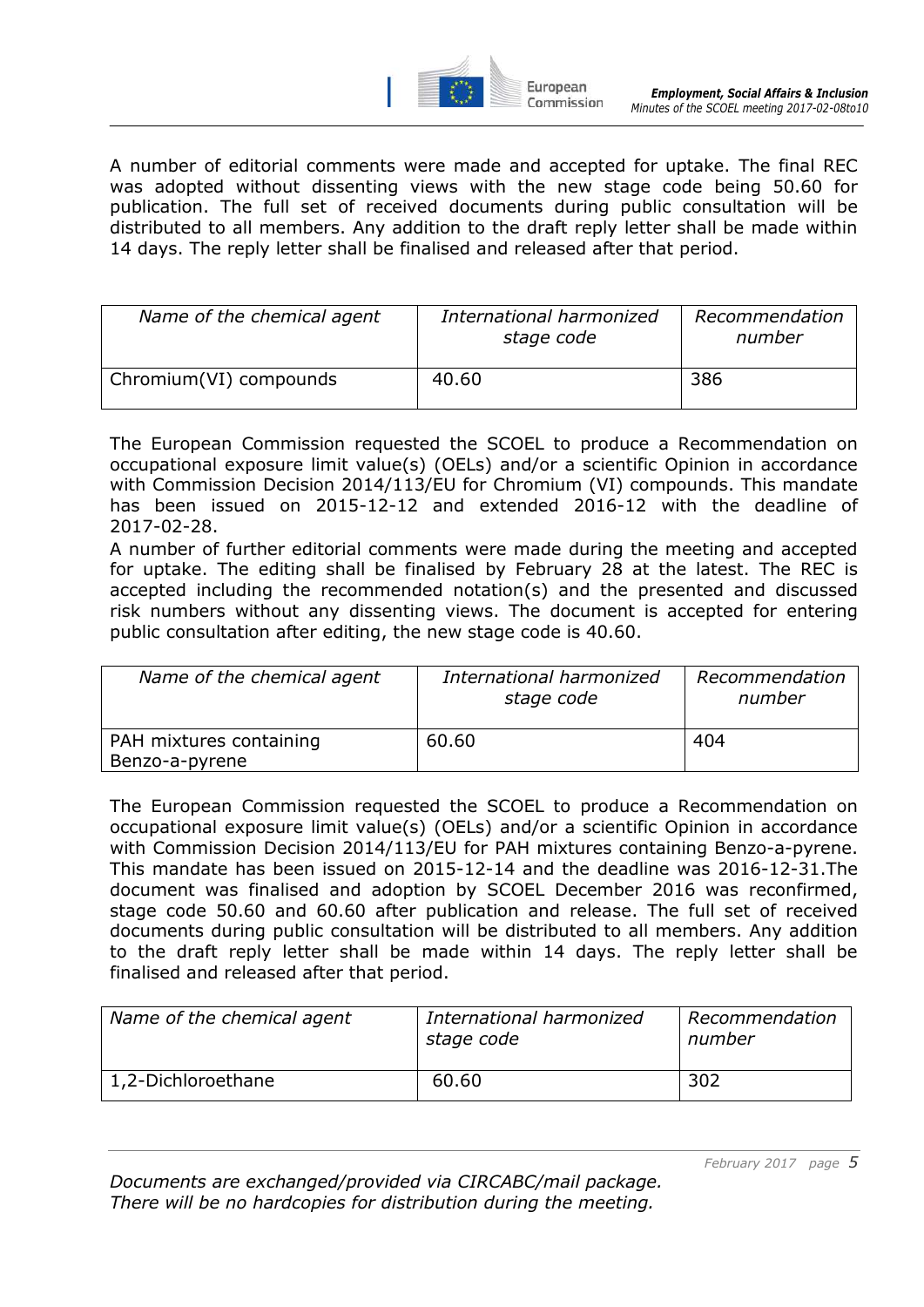

The European Commission requested the SCOEL to produce a Recommendation on occupational exposure limit value(s) (OELs) and/or a scientific Opinion in accordance with Commission Decision 2014/113/EU for 1,2-Dichloroethane. This mandate has been issued on 2015-12-14 and the deadline was 2016-12-31. The document was finalised and adoption by SCOEL December 2016 was reconfirmed, stage code 50.60 and 60.60 after publication and release. The full set of received documents during public consultation will be distributed to all members. Any addition to the draft reply letter shall be made within 14 days. The reply letter shall be finalised and released after that period.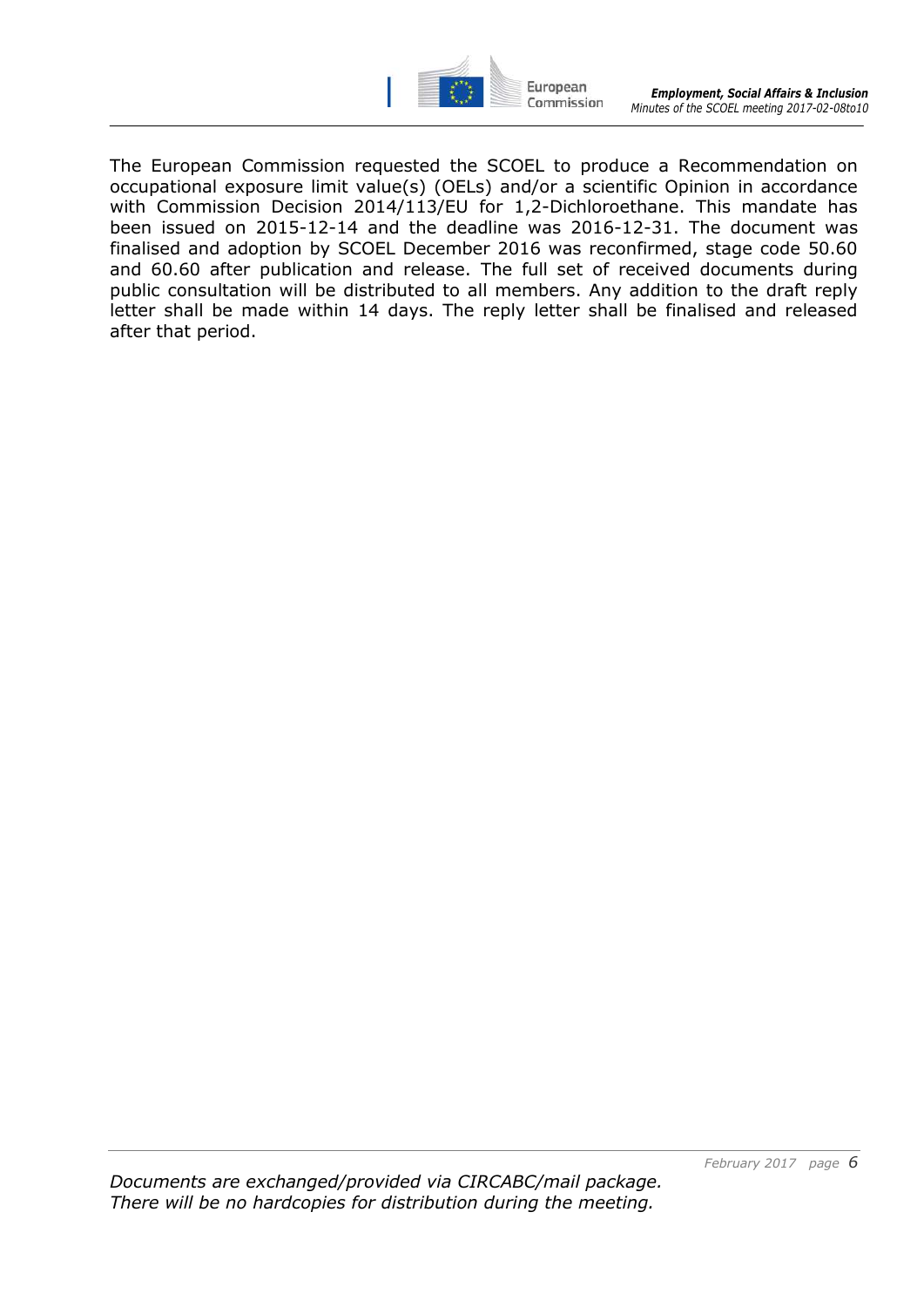

| 1.  | Thursday, February 9th<br>$09:00 - 18:00$                                                                                                                                                                                                                                                                                                                                                                                                                                                                                                                                                                                                                                                                                                                                                                 |               |
|-----|-----------------------------------------------------------------------------------------------------------------------------------------------------------------------------------------------------------------------------------------------------------------------------------------------------------------------------------------------------------------------------------------------------------------------------------------------------------------------------------------------------------------------------------------------------------------------------------------------------------------------------------------------------------------------------------------------------------------------------------------------------------------------------------------------------------|---------------|
| 1.6 | Biomonitoring - special session<br>1. Introduction: BM for OSH<br>(Secretariat/EMPL.B.3)<br>2. Presentations: Purpose/advantages of BM<br>3. The HBM4EU project<br>4. Presentation/proposal for ISBM-10 including<br>the session on BLV/BGV where the different<br>topics will be discussed in full context.<br>The topic of biomonitoring was presented and discussed<br>from the different angles. It becomes clear that there is also<br>an added value and a need to put forward BLVs for<br>carcinogens at the workplace. It is not fully clear, why this<br>approach was legally not implemented so far as an option.<br>Scientifically, it is clearly an asset to use BLVs as<br>appropriate to set OELs also for carcinogens and mutagens<br>under the CMD, such as in cases, for which a mode of | Presentations |
|     | action-based threshold could be identified and for chemical<br>agents with significant uptake through the skin.<br>The topic shall be addressed in detail during the<br>SCOEL-102 in Naples in a joint session with ICOH and<br>SCOT, hosted by the Italian Government together<br>with the University of Naples back2back with the<br><b>ICOH conference:</b><br>October 2017, 2-4 ICOH conference and workshop<br><b>Biomonitoring,</b><br>OCT 5 and 6 SCOEL-102.                                                                                                                                                                                                                                                                                                                                       |               |

*Documents are exchanged/provided via CIRCABC/mail package. There will be no hardcopies for distribution during the meeting.*

*February 2017 page 7*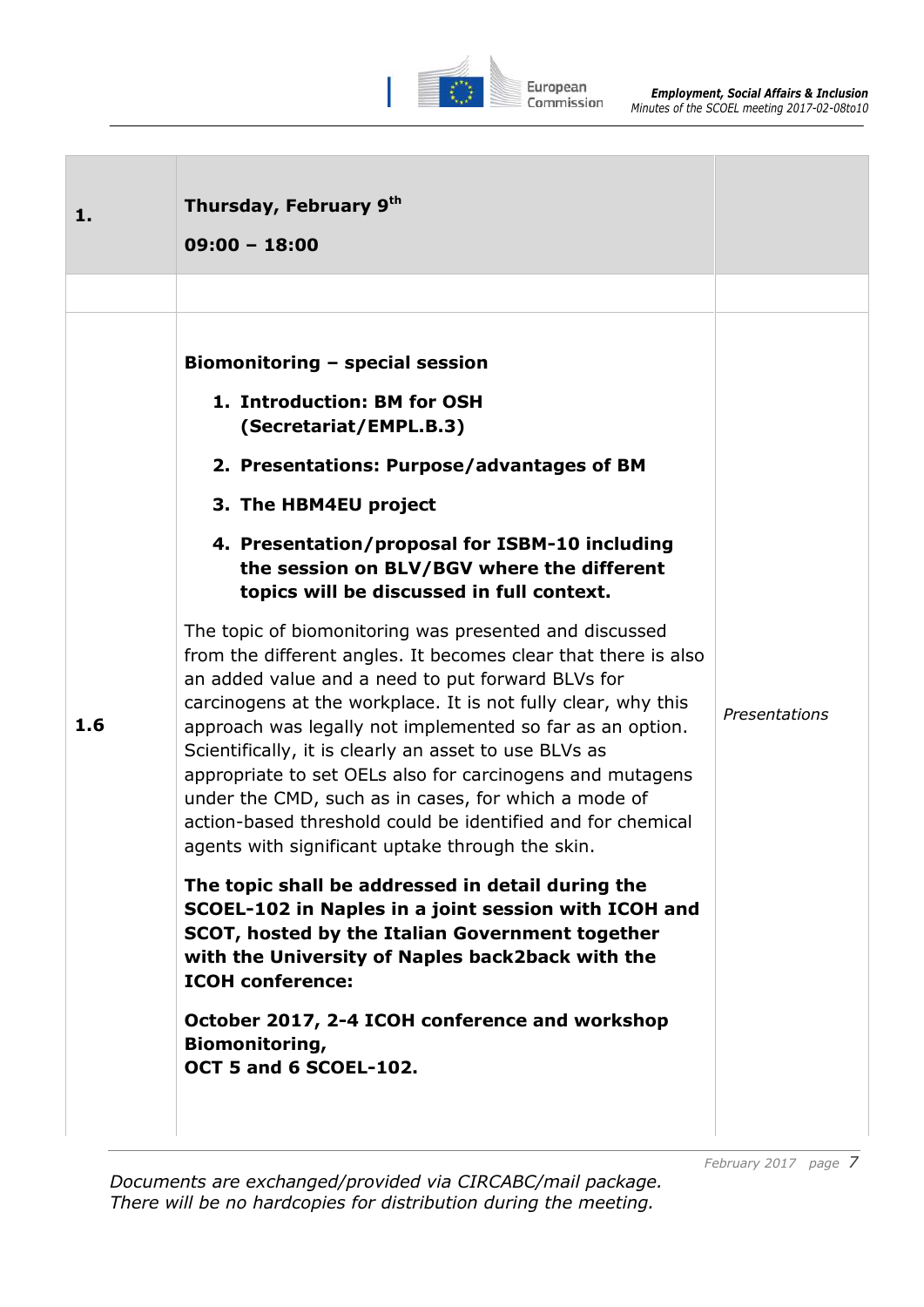

|      | <b>Welcome Ceremony</b><br><b>SCOEL-100th plenary Meeting</b>                                                                                                                                                                                                                                     |  |
|------|---------------------------------------------------------------------------------------------------------------------------------------------------------------------------------------------------------------------------------------------------------------------------------------------------|--|
|      | At this special occasion of the $100th$ meeting of SCOEL,<br>welcome notes were given by the German Federal<br>Ministry of Labour and Social Affairs - Ms. Yasmin<br>FAHIMI and by the Director General of Directorate<br>General Employment, Social Affairs and Inclusion - Mr.<br>Michel SERVOZ |  |
| 1.8  | 14h30 Welcome by the State Secretary at the Federal Ministry of<br>Labour and Social Affairs - Ms. Yasmin FAHIMI                                                                                                                                                                                  |  |
| 1.9  | 14h45 Speech by the Director General of Directorate General<br>Employment, Social Affairs and Inclusion - Mr. Michel SERVOZ                                                                                                                                                                       |  |
| 1.10 | 15h10 Speech by SCOEL - Chairman<br>The speeches were followed by an open discussion round with<br>SCOEL members, guests and the Director General of Directorate<br>General Employment, Social Affairs and Inclusion - Mr. Michel<br><b>SERVOZ</b>                                                |  |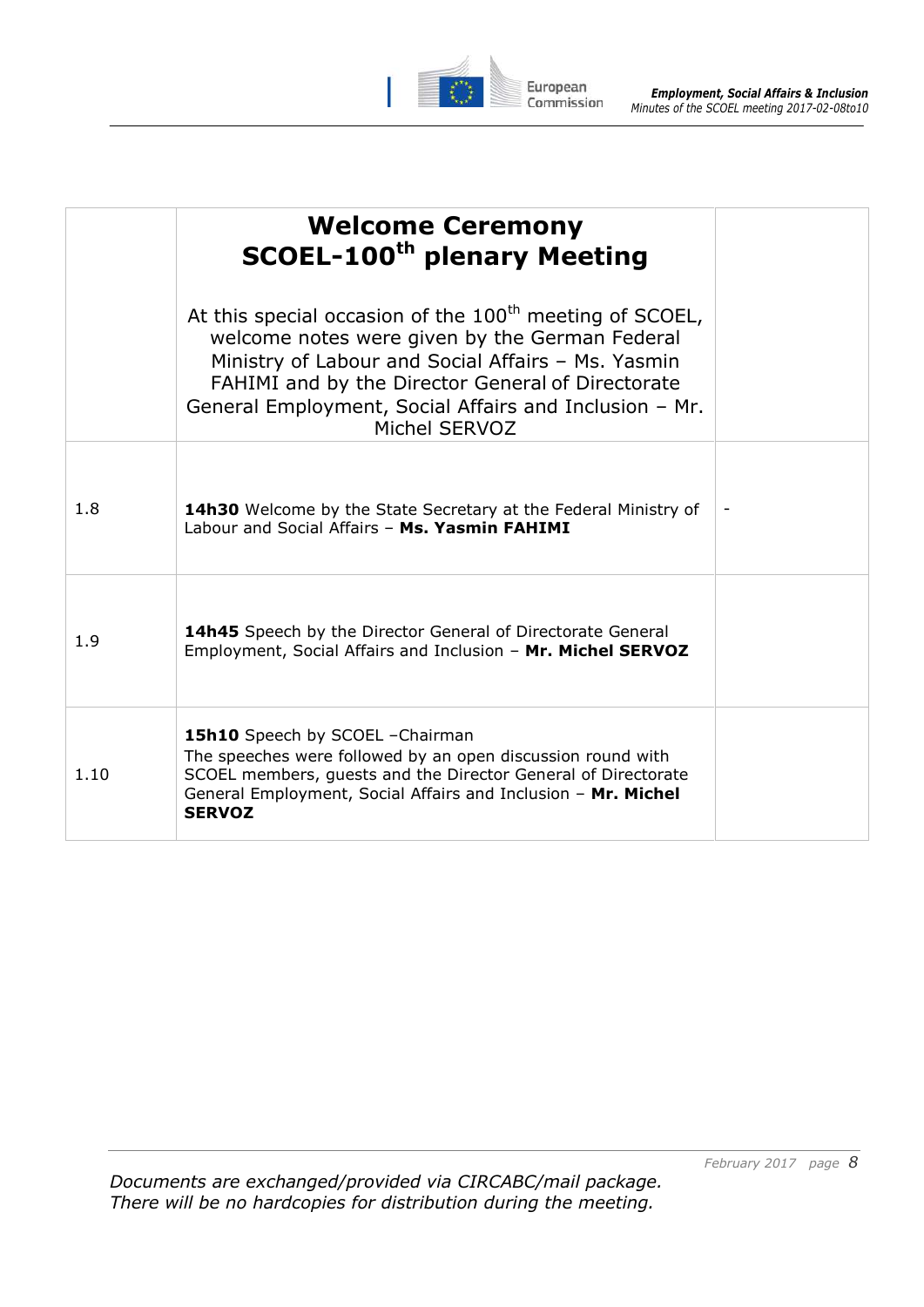

|      | Friday, February $10^{th}$ 9:00 - 12:30<br><b>Conference room 1</b>                                                                                                                                                                                                                                                                                                                                                                                                                                                                                                                                                                                                                                                                                                                                                                                                                                                                                                                                                                                                                                                                                                                                                                                                                                             |                                                  |
|------|-----------------------------------------------------------------------------------------------------------------------------------------------------------------------------------------------------------------------------------------------------------------------------------------------------------------------------------------------------------------------------------------------------------------------------------------------------------------------------------------------------------------------------------------------------------------------------------------------------------------------------------------------------------------------------------------------------------------------------------------------------------------------------------------------------------------------------------------------------------------------------------------------------------------------------------------------------------------------------------------------------------------------------------------------------------------------------------------------------------------------------------------------------------------------------------------------------------------------------------------------------------------------------------------------------------------|--------------------------------------------------|
| 1.11 | <b>Methodology document</b><br>Discussion, comments, next steps, task attribution<br>The methodology document was discussed as presented and<br>concerning frames 1 to 5. The parts and contributions on<br>biomonitoring were not updated yet and shall be updated<br>following the meeting based on the contributions presented.<br>The updated version then will be distributed to the membership<br>for proposed changes or comments by $17th$ of March at the latest.<br>The document will be then updated and presented for acceptance<br>during SCOEL-101 (June 2017).<br>The frame 6 shall be drafted. Once in an advanced stage it will be<br>discussed with the WHO group and possibly other stakeholders<br>and groups in a meeting to be organised by the Secretariat. The<br>aim is to address this frame during the meetings SCOEL-101 and<br>SCOEL-102.                                                                                                                                                                                                                                                                                                                                                                                                                                          | Draft<br>methodology and<br>figures              |
| 2.   | <b>Information and Cooperation</b>                                                                                                                                                                                                                                                                                                                                                                                                                                                                                                                                                                                                                                                                                                                                                                                                                                                                                                                                                                                                                                                                                                                                                                                                                                                                              |                                                  |
| 2.2  | Draft Joint Opinion SCOEL-ECHA-RAC on general mandate<br>'methodology' for comments, proposed changes<br>The Joint Task Force SCOEL-ECHA-RAC has discussed the issues<br>in the mandate on methodology during two meetings on 14 <sup>th</sup> of<br>December 2016 and on 18 <sup>th</sup> of January 2017. A joint document<br>was drafted for proposed necessary changes by the Task Force<br>members and for endorsement by the SCOEL plenary.<br>A version of the document was presented by the Joint Task Force<br>SCOEL members. It is based on the version received from ECHA<br>after the meeting on January 18 with additional necessary<br>changes by the Joint Task Force members for acceptance and<br>endorsement by the SCOEL plenary.<br>The document was discussed in detail. It was not endorsed by the<br>plenary as presented because several elements were seen to not<br>appropriately reflect the approaches of SCOEL and specifically the<br>workplace-specific issues followed by SCOEL. There was<br>agreement that additional comments and proposed changes would<br>be collected by the team of the SCOEL Joint Task Force members<br>by Friday 17 <sup>th</sup> of February. The document would be provided by<br>the Chairman to the Secretariat at that day for finalisation with | Draft Joint<br>Opinion SCOEL-<br><b>ECHA-RAC</b> |

*Documents are exchanged/provided via CIRCABC/mail package. There will be no hardcopies for distribution during the meeting.*

*February 2017 page 9*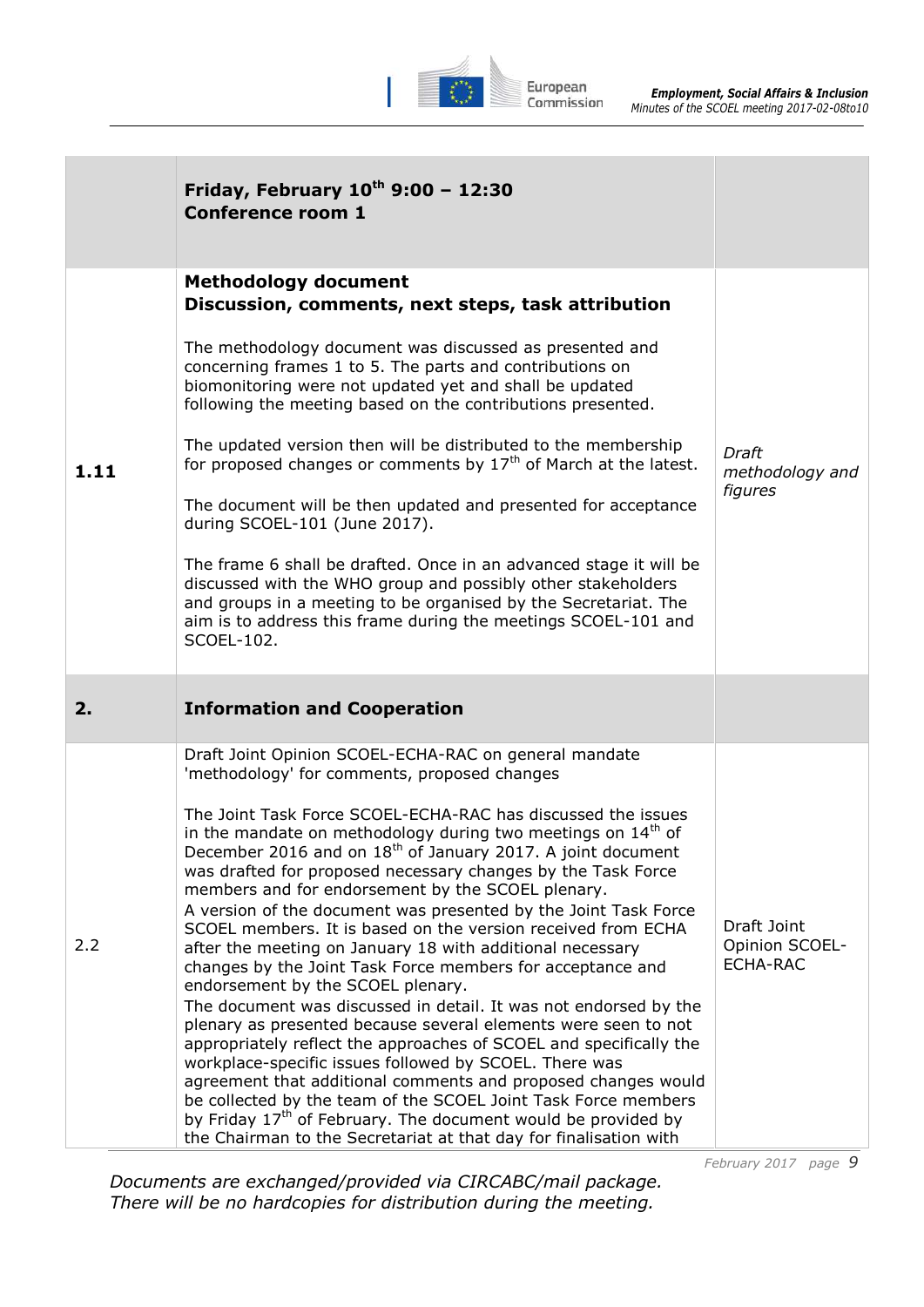

|     | the RAC secretariat and for delivery to the Commission services.                                                                                                                                                                                                                                                                                            |                                                                                                    |
|-----|-------------------------------------------------------------------------------------------------------------------------------------------------------------------------------------------------------------------------------------------------------------------------------------------------------------------------------------------------------------|----------------------------------------------------------------------------------------------------|
| 2.3 | Overview of achievements made and documents issued:<br>REC/OPIN released (CIRCABC Public)<br>The Secretariat presented the attached table on achievements<br>made shown on the next page. Two missing items were added<br>and the changes in status during the meeting SCOEL-100 were<br>already implemented.<br>No new mandates were added.                | Tables: released-<br>Status of<br>Recommendation<br>S<br><b>REC/OPIN</b><br>documents<br>published |
| DT  | Any other business<br>Added:<br>Announcement by the Scientific Secretary of SCOEL made<br>explaining that Mr. Christoph Klein will leave the post by end of<br>February and hand-over all related tasks in the time after the<br>meeting SCOEL-100 to Ms Zinta Podniece, who will be the new<br>Scientific Secretary of SCOEL.<br>12:30h End of the meeting | all                                                                                                |

# **Forward planning: Meetings in 2017**

# **8-9 June SCOEL-101, Luxembourg**

(2-4 October, ICOH, Naples including workshop Biomonitoring) **5-6 October SCOEL-102, Naples** 

By kind invitation of the Italian Government and the University of Naples.

# **13-14 December SCOEL-103, Luxembourg**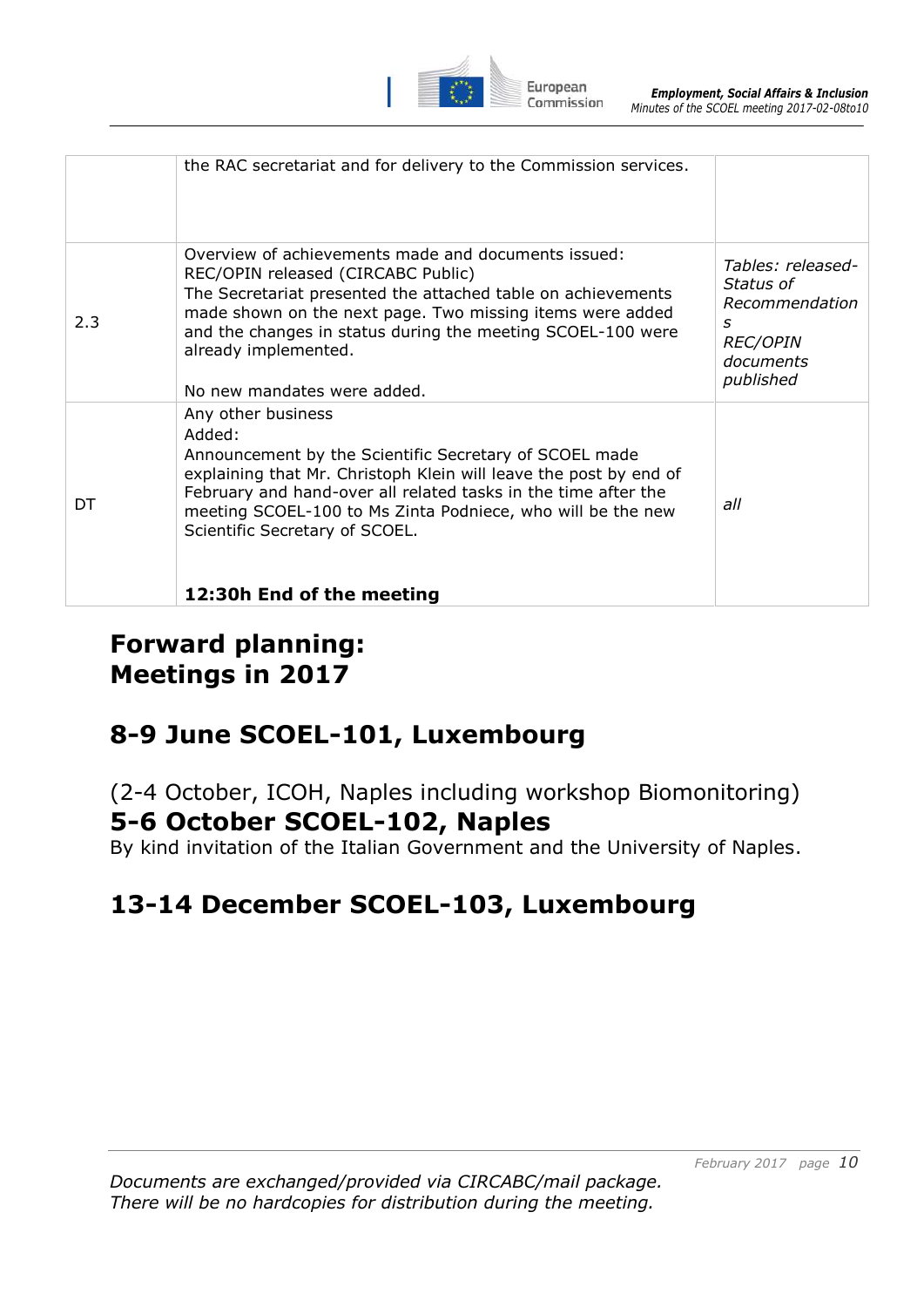

| <b>Chemical agent</b>                             | <b>REC/OPIN No</b> | <b>Status of the file</b>                      |  |  |
|---------------------------------------------------|--------------------|------------------------------------------------|--|--|
| 1.2-Dichloroethane                                | 302                | Published                                      |  |  |
| 2-Nitropropane                                    | 300                | adopted 2017-02-08 at SCOEL-100                |  |  |
| 4-Aminotoluene                                    | 145                | OPOCE for publication                          |  |  |
| Aniline                                           | 153                | Published                                      |  |  |
| Benzo-a-pyrene in PAH mixtures                    | (303, ) 404        | Published                                      |  |  |
| Beryllium                                         | 175                | adopted 2017-02-08 at SCOEL-100                |  |  |
| <b>Butyl acetates</b>                             | 184                | OPOCE for publication                          |  |  |
| Cadmium and inorganic compounds                   | 336                | OPIN accepted 2017-02-08 at SCOEL-100          |  |  |
| Chloromethane                                     | 191                | OPOCE for publication                          |  |  |
| Chromium (VI) compounds                           | OPIN 2016-086      | Published                                      |  |  |
| Chromium (VI) compounds                           | <b>REC-386</b>     | accepted 40.60, edited for Public Consultation |  |  |
| Cumene                                            | 029                | Published                                      |  |  |
| Diesel engine exhaust emissions                   | OPIN 2016/403      | Published                                      |  |  |
| Di-n-butyl-phthalate                              | 143                | OPOCE for publication                          |  |  |
| Formaldehyde                                      | 125                | Published                                      |  |  |
| Hexachlorobenzene                                 | 188                | Published                                      |  |  |
| Hydrazine                                         | 164                | OPOCE for publication                          |  |  |
| Isoamyl alcohol                                   | 177                | OPOCE for publication                          |  |  |
| Man Made Vitreous Fibres/ Man Made Mineral Fibres | 108, 88            | Withdrawal of SUM documents                    |  |  |
| Mineral oils as used engine oils                  | OPIN 2016-405      | Published                                      |  |  |
| N-Methyl-2-Pyrrolidone (NMP)                      | OPIN 2016-119      | released- CIRCABC                              |  |  |
| N-Methyl-2-Pyrrolidone (NMP)                      | <b>REC-119</b>     | Published                                      |  |  |
| N-Methyl-2-Pyrrolidone (NMP)                      | OPIN/119-2         | Published                                      |  |  |
| o-Toluidine, 2-methylaniline                      | 301                | adopted 2017-02-08 at SCOEL-100                |  |  |
| Phosphoryl trichloride                            | 181                | Published                                      |  |  |
| Rubber process fumes and dust                     | OPIN 2016-402      | Published                                      |  |  |
| Trimethylamine                                    | 179                | adopted 2017-02-08 at SCOEL-100                |  |  |

*February 2017 page 11*

*Documents are exchanged/provided via CIRCABC/mail package.*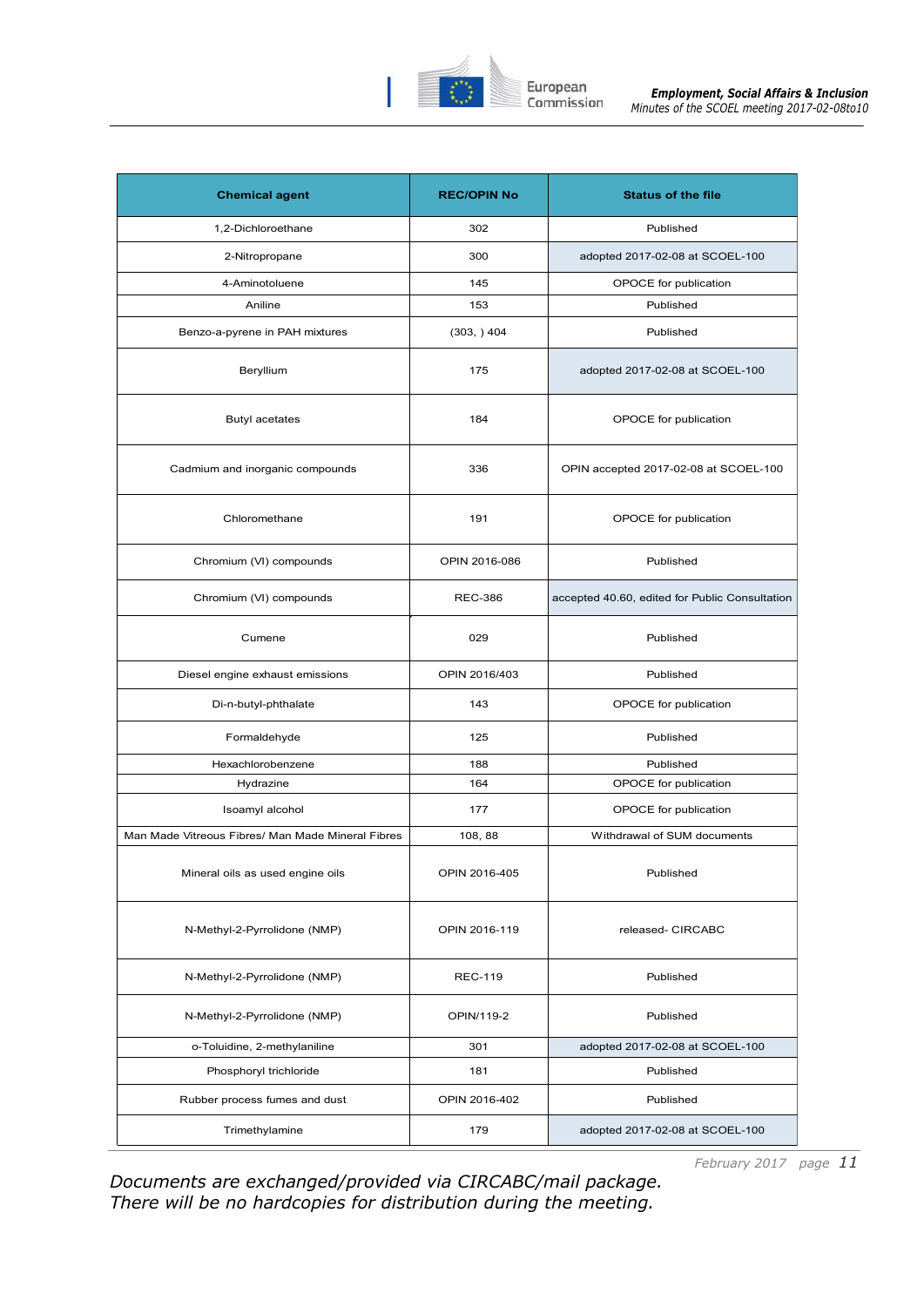

### **VADEMECUM**

## **Ongoing files – To Do List**

Work on each file under development presented by the respective lead scientist (supported by contributors)

- 1. Compare status versus the mandate
- 2. Identify issues to be addressed, use the process scheme-General Decision Making Framework, see annex
- 3. Chemical agent identity, re-check and note
- 4. Chemical agent meets the criteria of CAD or CMD, re-check and note
- 5. Address (other) issues in the draft REC/OPIN file as appropriate
- 6. Re-distribute tasks and responsibilities for input, if required
- 7. Check need for literature search and provision
- 8. Check timelines and prepare feedback to COM as appropriate
- 9. Deliver the latest draft/version of the REC/OPIN
- 10. Set/confirm stage code and adoption status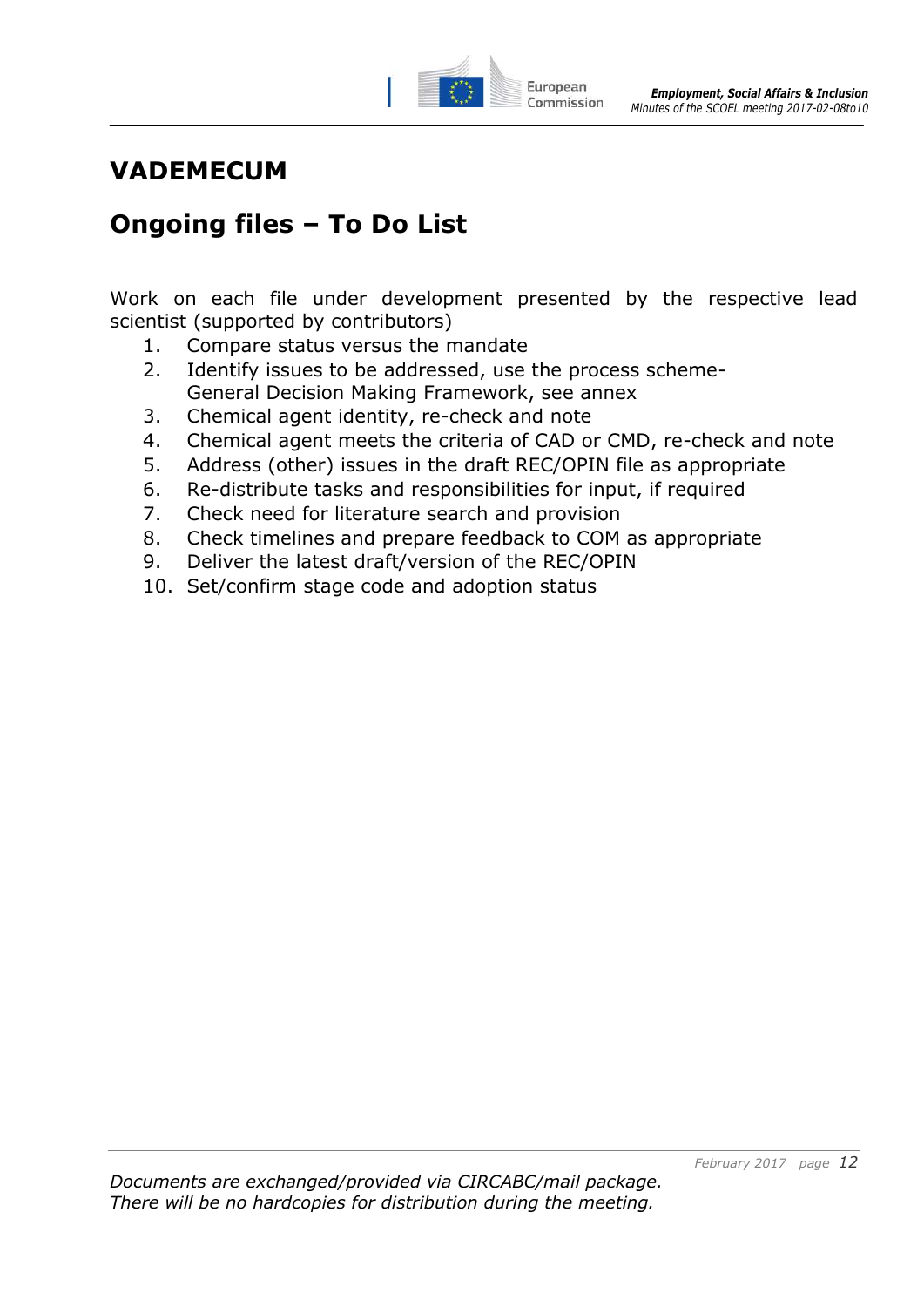

### **Annexes:**

- **1. GENERAL DECISION MAKING FRAMEWORK (SCOEL)**
- **2. ROLES OF LEAD AND CONTRIBUTORS (SLIDES)**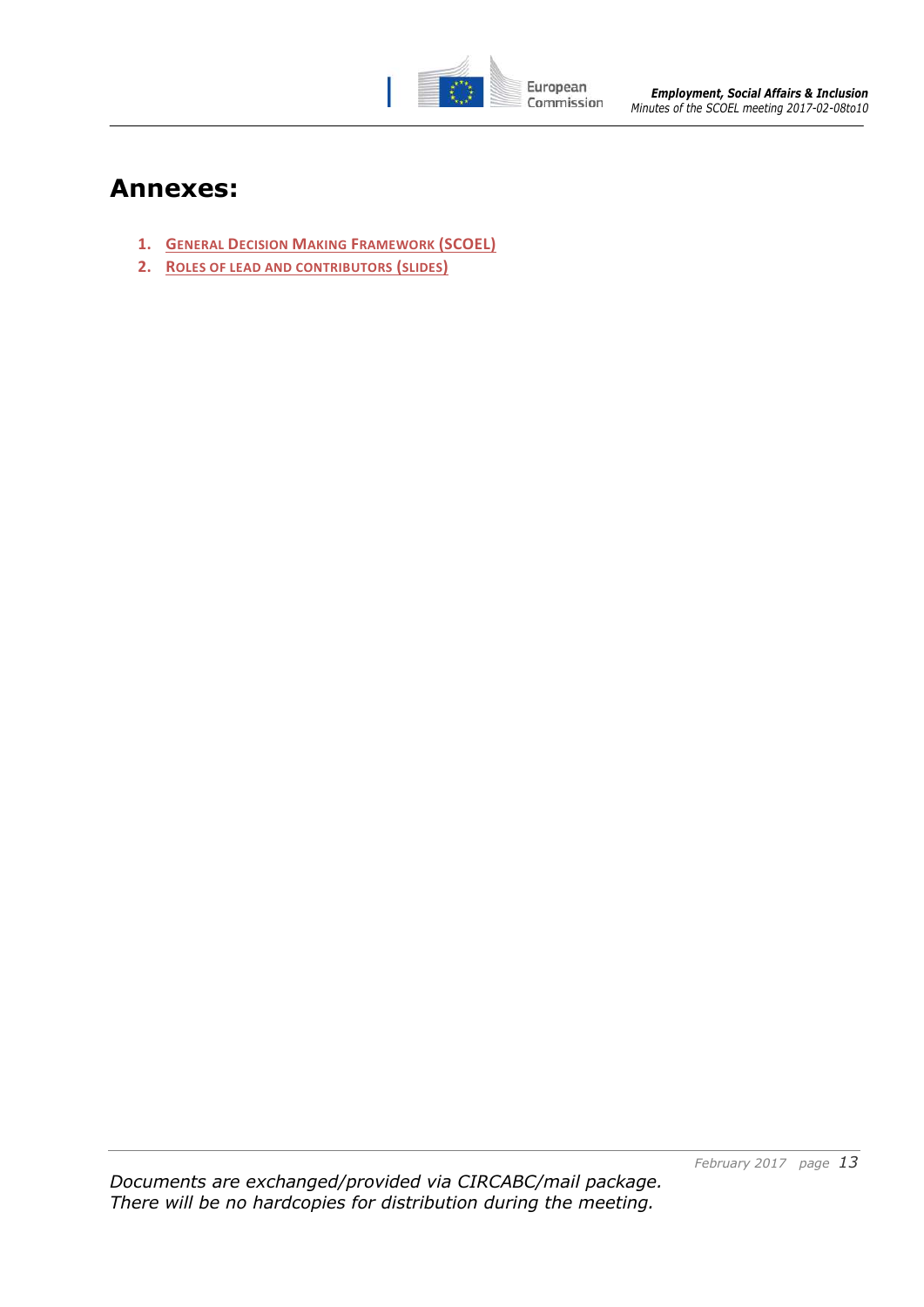

#### **1. GENERAL DECISION MAKING FRAMEWORK (SCOEL)**

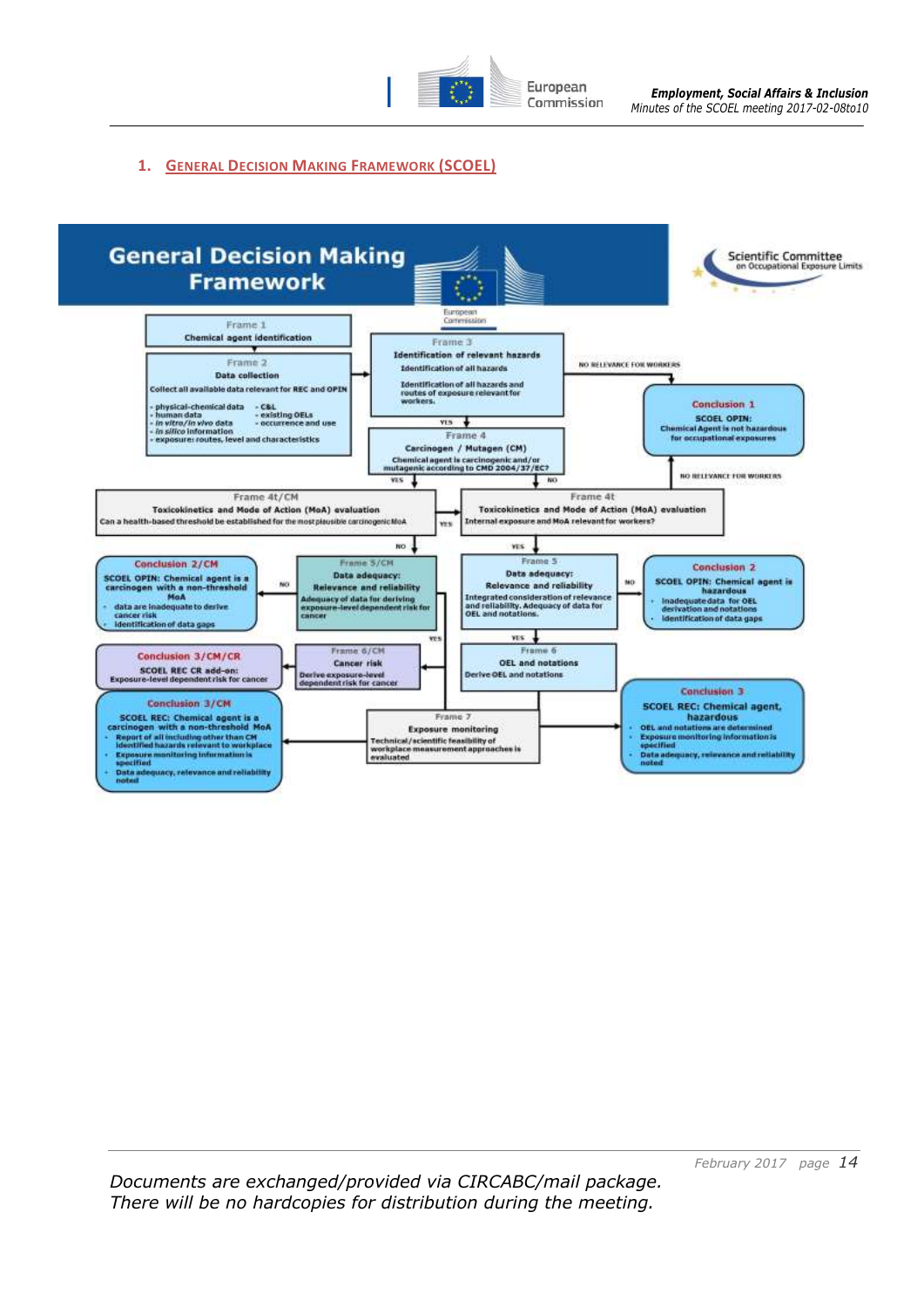

#### **2. ROLES OF LEAD AND CONTRIBUTORS (SLIDES)**



*February 2017 page 15*

*Documents are exchanged/provided via CIRCABC/mail package. There will be no hardcopies for distribution during the meeting.*